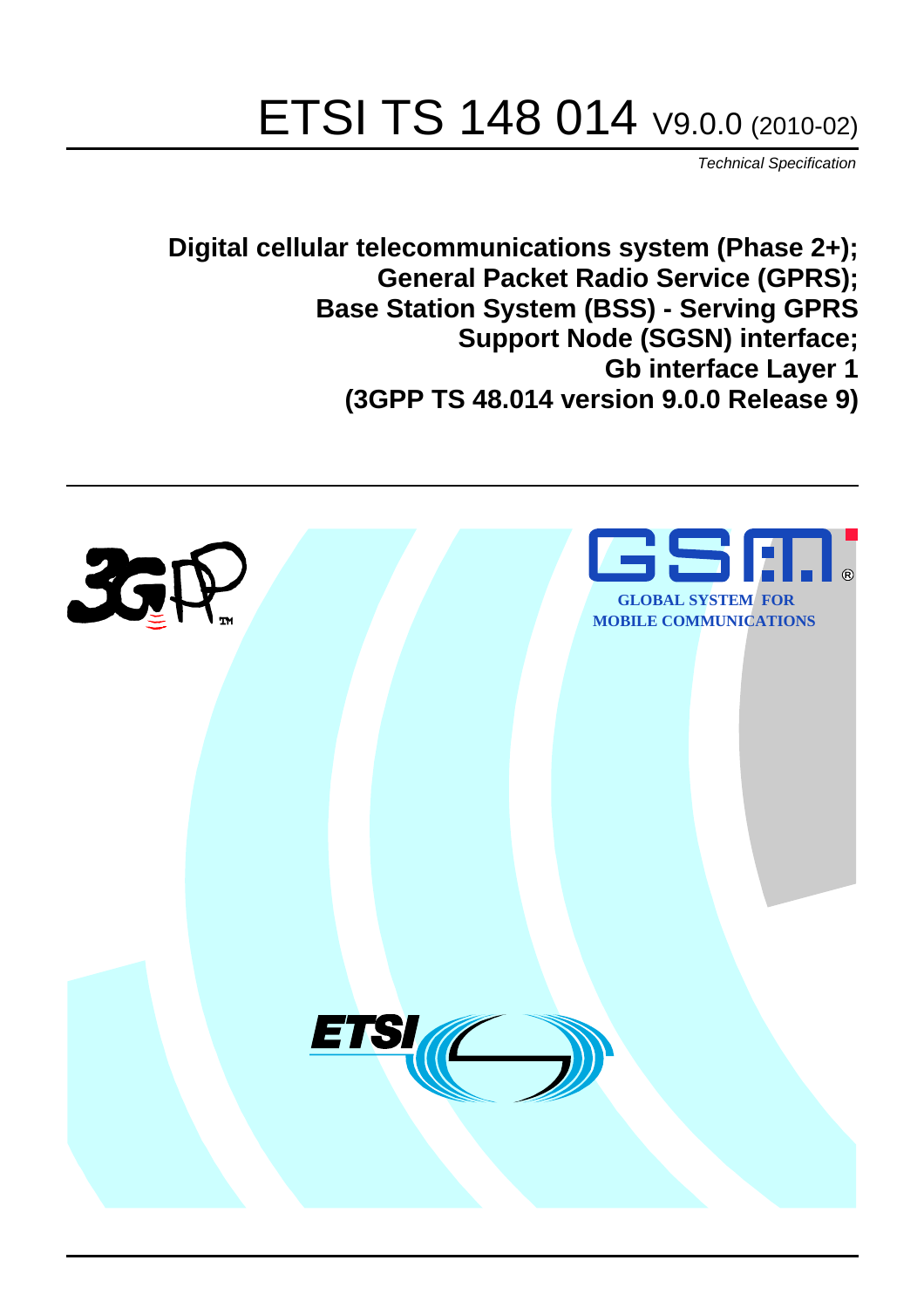Reference RTS/TSGG-0248014v900

> Keywords GSM

#### *ETSI*

#### 650 Route des Lucioles F-06921 Sophia Antipolis Cedex - FRANCE

Tel.: +33 4 92 94 42 00 Fax: +33 4 93 65 47 16

Siret N° 348 623 562 00017 - NAF 742 C Association à but non lucratif enregistrée à la Sous-Préfecture de Grasse (06) N° 7803/88

#### *Important notice*

Individual copies of the present document can be downloaded from: [http://www.etsi.org](http://www.etsi.org/)

The present document may be made available in more than one electronic version or in print. In any case of existing or perceived difference in contents between such versions, the reference version is the Portable Document Format (PDF). In case of dispute, the reference shall be the printing on ETSI printers of the PDF version kept on a specific network drive within ETSI Secretariat.

Users of the present document should be aware that the document may be subject to revision or change of status. Information on the current status of this and other ETSI documents is available at <http://portal.etsi.org/tb/status/status.asp>

If you find errors in the present document, please send your comment to one of the following services: [http://portal.etsi.org/chaircor/ETSI\\_support.asp](http://portal.etsi.org/chaircor/ETSI_support.asp)

#### *Copyright Notification*

No part may be reproduced except as authorized by written permission. The copyright and the foregoing restriction extend to reproduction in all media.

> © European Telecommunications Standards Institute 2010. All rights reserved.

**DECT**TM, **PLUGTESTS**TM, **UMTS**TM, **TIPHON**TM, the TIPHON logo and the ETSI logo are Trade Marks of ETSI registered for the benefit of its Members.

**3GPP**TM is a Trade Mark of ETSI registered for the benefit of its Members and of the 3GPP Organizational Partners. **LTE**™ is a Trade Mark of ETSI currently being registered

for the benefit of its Members and of the 3GPP Organizational Partners.

**GSM**® and the GSM logo are Trade Marks registered and owned by the GSM Association.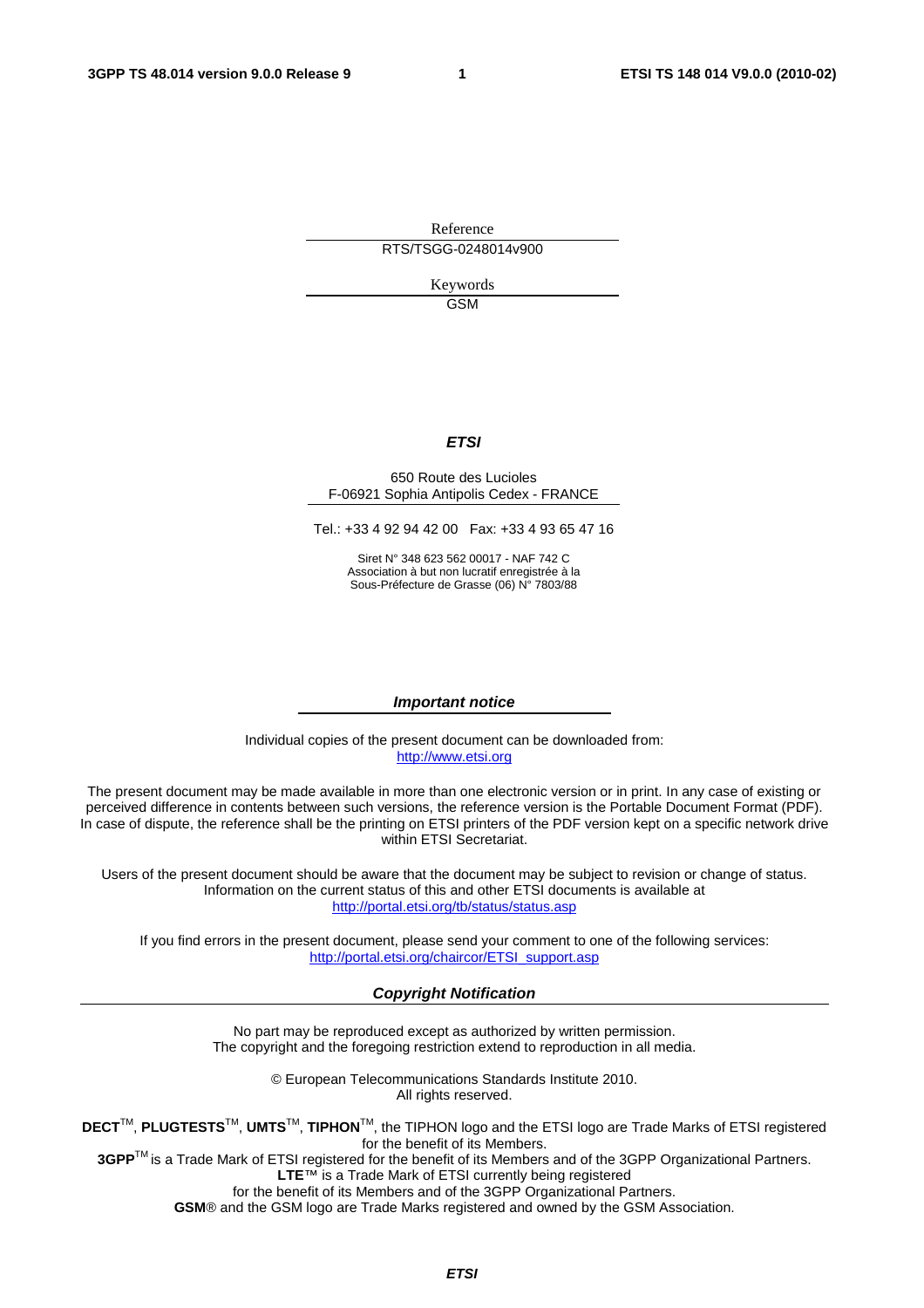# Intellectual Property Rights

IPRs essential or potentially essential to the present document may have been declared to ETSI. The information pertaining to these essential IPRs, if any, is publicly available for **ETSI members and non-members**, and can be found in ETSI SR 000 314: *"Intellectual Property Rights (IPRs); Essential, or potentially Essential, IPRs notified to ETSI in respect of ETSI standards"*, which is available from the ETSI Secretariat. Latest updates are available on the ETSI Web server [\(http://webapp.etsi.org/IPR/home.asp\)](http://webapp.etsi.org/IPR/home.asp).

Pursuant to the ETSI IPR Policy, no investigation, including IPR searches, has been carried out by ETSI. No guarantee can be given as to the existence of other IPRs not referenced in ETSI SR 000 314 (or the updates on the ETSI Web server) which are, or may be, or may become, essential to the present document.

## Foreword

This Technical Specification (TS) has been produced by ETSI 3rd Generation Partnership Project (3GPP).

The present document may refer to technical specifications or reports using their 3GPP identities, UMTS identities or GSM identities. These should be interpreted as being references to the corresponding ETSI deliverables.

The cross reference between GSM, UMTS, 3GPP and ETSI identities can be found under [http://webapp.etsi.org/key/queryform.asp.](http://webapp.etsi.org/key/queryform.asp)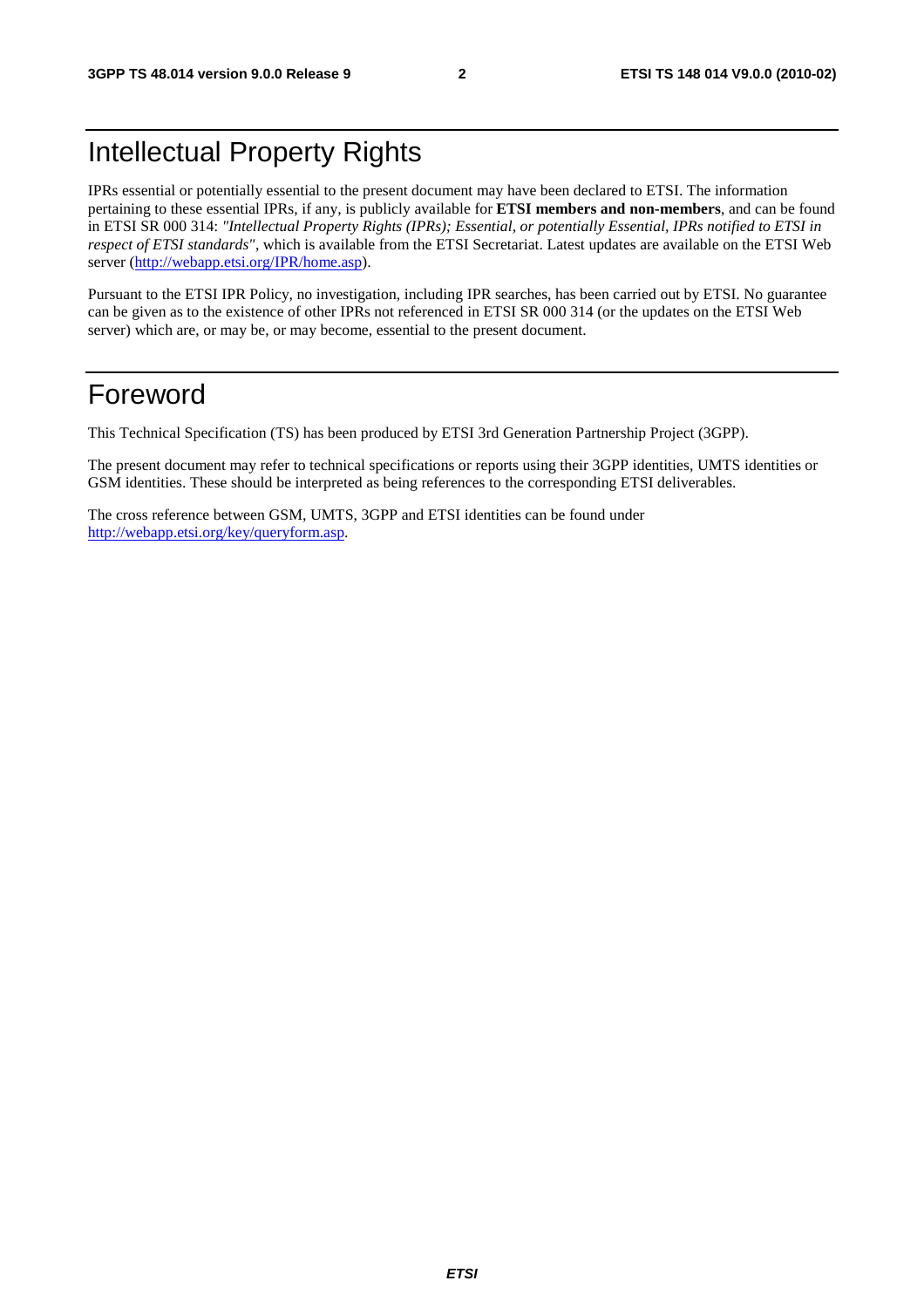$\mathbf{3}$ 

# Contents

| -1                            |  |  |  |  |
|-------------------------------|--|--|--|--|
| 2                             |  |  |  |  |
| 3                             |  |  |  |  |
| $\overline{4}$                |  |  |  |  |
| 4.1<br>4.2                    |  |  |  |  |
| 5                             |  |  |  |  |
| 5.1                           |  |  |  |  |
| 5.2                           |  |  |  |  |
| 5.3                           |  |  |  |  |
| 5.4                           |  |  |  |  |
| <b>Annex A (informative):</b> |  |  |  |  |
|                               |  |  |  |  |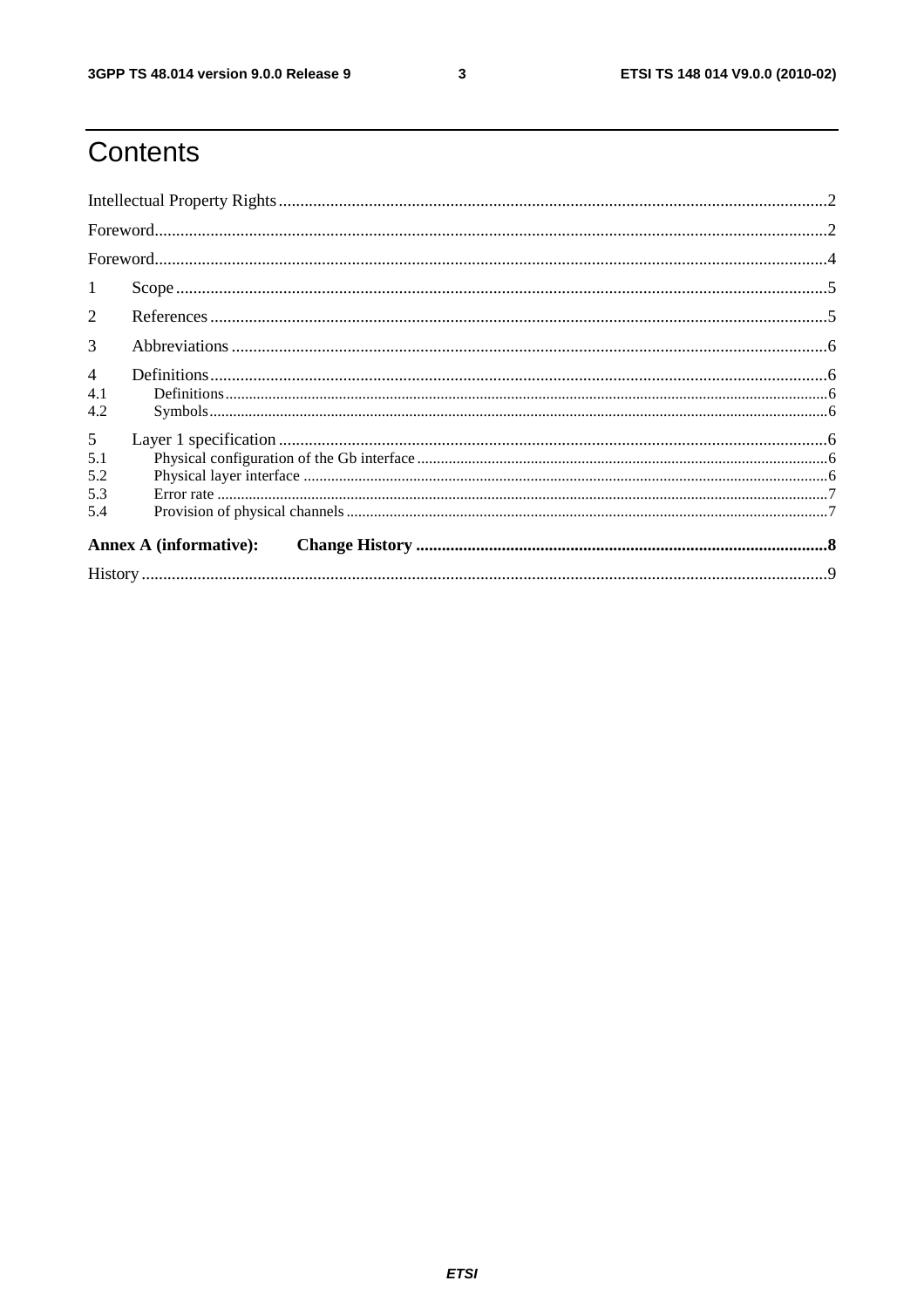# Foreword

This Technical Specification has been produced by the 3<sup>rd</sup> Generation Partnership Project (3GPP).

The contents of the present document are subject to continuing work within the TSG and may change following formal TSG approval. Should the TSG modify the contents of the present document, it will be re-released by the TSG with an identifying change of release date and an increase in version number as follows:

Version x.y.z

where:

- x the first digit:
	- 1 presented to TSG for information;
	- 2 presented to TSG for approval;
	- 3 or greater indicates TSG approved document under change control.
- y the second digit is incremented for all changes of substance, i.e. technical enhancements, corrections, updates, etc.
- z the third digit is incremented when editorial only changes have been incorporated in the document.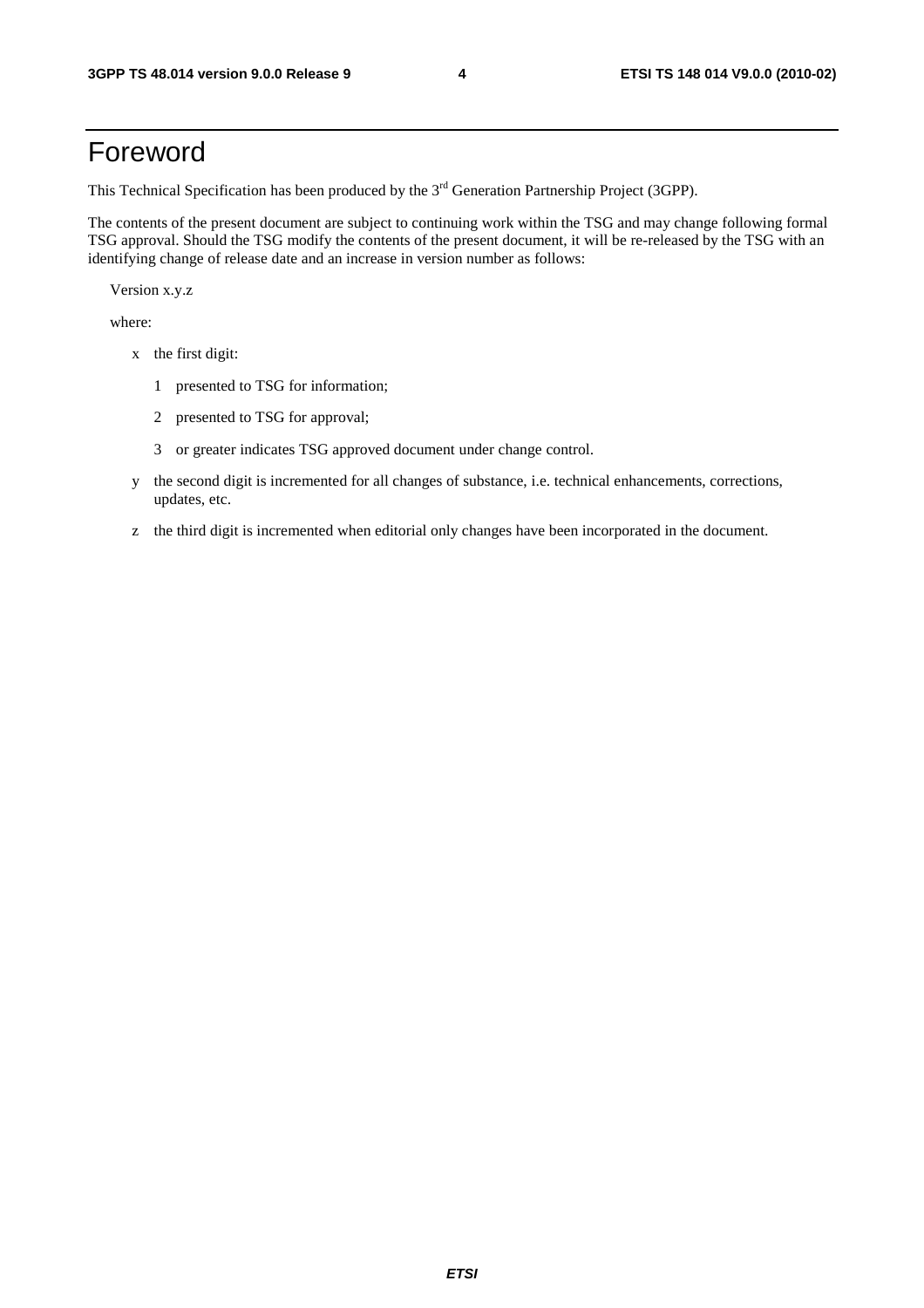## 1 Scope

The present document specifies the physical layer on the Base Station System (BSS) to Serving GPRS Support Node (SGSN) interface (Gb interface) and references layer 1 standards to be used on this interface.

The protocol stack on the Gb interface is defined in the stage 2 3GPP TS 23.060.

# 2 References

The following documents contain provisions which, through reference in this text, constitute provisions of the present document.

- References are either specific (identified by date of publication, edition number, version number, etc.) or non-specific.
- For a specific reference, subsequent revisions do not apply.
- For a non-specific reference, the latest version applies. In the case of a reference to a 3GPP document (including a GSM document), a non-specific reference implicitly refers to the latest version of that document *in the same Release as the present document*.
- [1] 3GPP TR 21.905: "Vocabulary for 3GPP Specifications".
- [2] 3GPP TS 22.060: "General Packet Radio Service (GPRS); Service description; Stage 1".
- [3] 3GPP TS 23.060: "General Packet Radio Service (GPRS); Service description; Stage 2".
- [4] 3GPP TS 48.004: "Base Station System Mobile-services Switching Centre (BSS-MSC) interface; Layer 1 specification".
- [5] FRF.1.2 (July 2000): "User-to-Network Interface (UNI) Implementation Agreement".
- [6] ITU-T Recommendation G.704 (Blue Book): "Synchronous frame structures used at 1 544, 6 312, 2 048, 8 488 and 44 736 kbit/s hierarchical levels".
- [7] ANSI T1.403-1999: "Network and Customer Installation Interfaces DS1 Electrical Interface".
- [8] Bellcore TR-NWT-001203 Issue 2 (December 1992): "Generic Requirements for the Switched DS1/Switched Fractional DS1 Service Capability From an ISDN Interface (SWF-DS1/ISDN)".
- [9] ITU-T Recommendation V.35: "Data transmission at 48 kilobits per second using 60-108 kHz group band circuits".
- [10] ITU-T Recommendation G.703: "Physical/electrical characteristics of hierarchical digital interfaces".
- [11] ITU-T Recommendation X.21: "Interface between Data Terminal Equipment and Data Circuit-terminating Equipment for synchronous operation on public data networks".
- [12] TIA/EIA-530-A: "High Speed 25-Position Interface for Data Terminal Equipment and Data Circuit-Terminating Equipment, Including Alternative 26-Position Connector (ANSI/TIA/EIA-530-A-92) (R98)".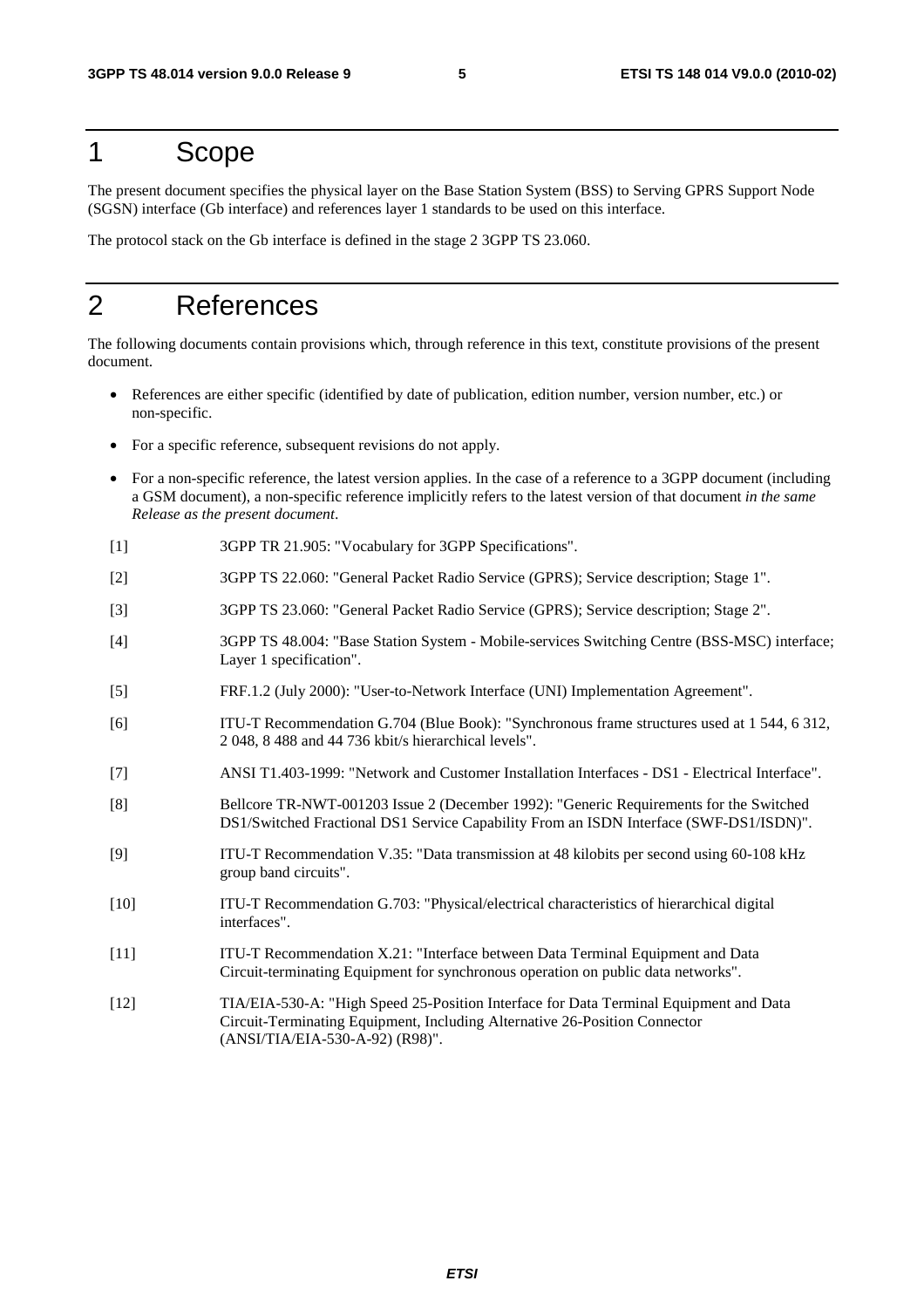# 3 Abbreviations

For the purposes of the present document, the abbreviations given in 3GPP TR 21.905 and 3GPP TS 23.060, and the following apply:

| <b>DCE</b> | Data Circuit-terminating Equipment |
|------------|------------------------------------|
| <b>DTE</b> | Data Terminal Equipment            |
| <b>FRF</b> | Frame Relay Forum                  |

# 4 Definitions

#### 4.1 Definitions

For the purposes of the present document, the terms and definitions given in 3GPP TS 22.060 and the following apply:

**E1:** a four wire symmetrical digital transmission path carrying PCM signal at 2 048 kbit/s.

**T1:** a four wire symetrical digital transmission path carrying PCM signal at 1 544 kbit/s.

### 4.2 Symbols

For the purposes of the present document, the symbols given in 3GPP TS 23.060 apply.

# 5 Layer 1 specification

Since Frame Relay shall be used on the Gb interface for phase 1 of GPRS, see 3GPP TS 23.060, the present document refers to "The Frame Relay Forum User-to-Network Implementation Agreement (UNI)" which recommends physical layer interfaces to be used in conjunction with Frame Relay.

### 5.1 Physical configuration of the Gb interface

The detailed physical configuration of the Gb interface is subject to negociation between operators and equipment providers and is out of the scope of the present document.

EXAMPLE: Point-to-point physical lines or an intermediate Frame Relay network may be used. In the latter case, the two ends of the Gb interface may use different types of physical interfaces.

### 5.2 Physical layer interface

Each of the physical layer of the Gb interface shall conform to one of the following FRF 1.2 clauses. This does not mean that each BSS and SGSN equipment has to support all of these physical interfaces, it means that the supported physical interfaces shall be compliant with the corresponding clause of FRF 1.2.

- a) clause 2.1.1: ANSI T1.403.
- b) clause 2.1.2: V.35, physical circuit and DTE/DCE interface clauses.
- c) clause 2.1.3: G.703.
- d) clause 2.1.4: G.704.
- e) clause 2.1.5: X.21.
- f) clause 2.1.6: TIA/EIA-530-A.
- g) clause 2.1.7: HSSI.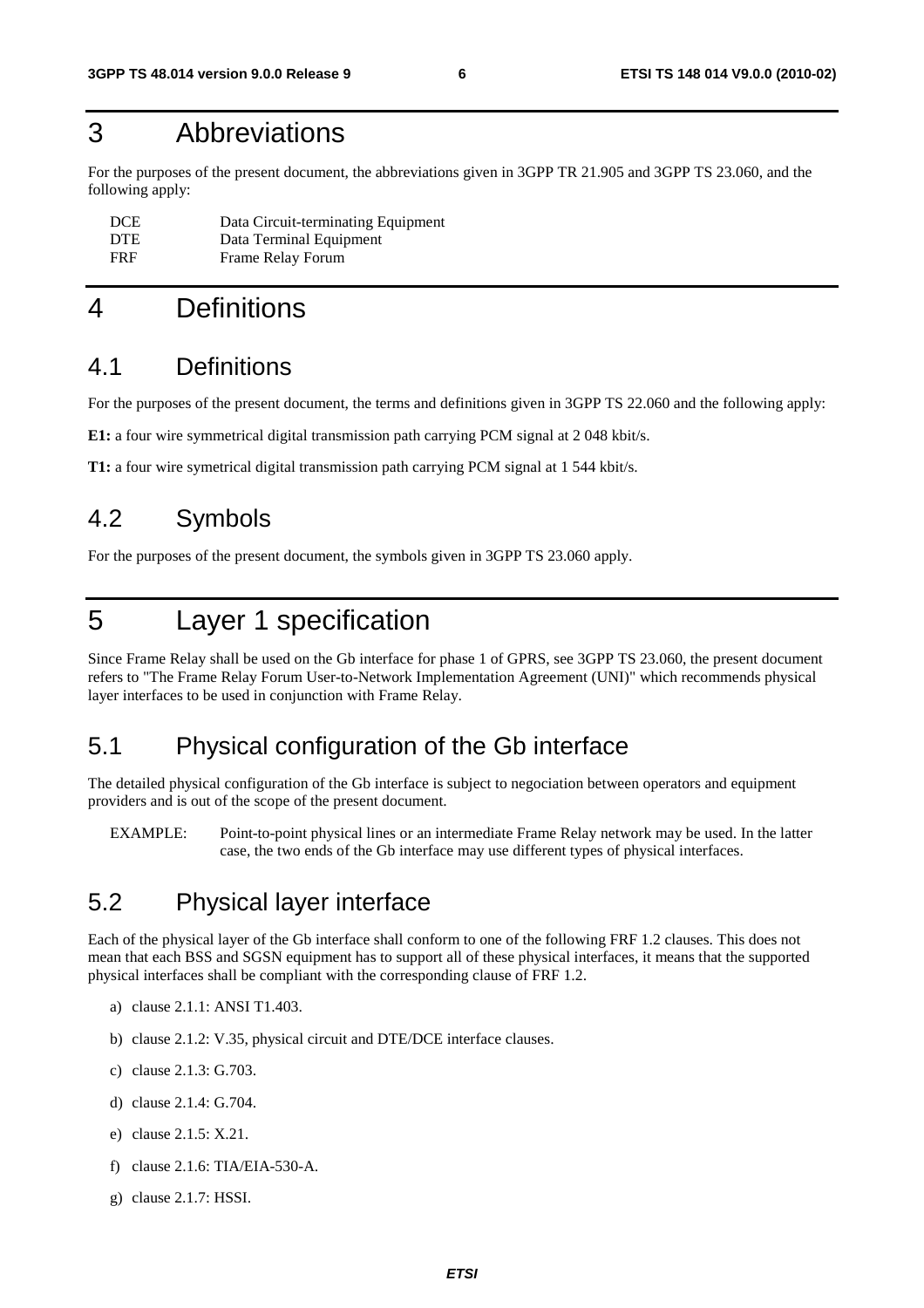The Gb interface may be multiplexed with the A interface on the same E1 (2048 kbit/s), or T1 (1544 kbit/s) digital path. In case of E1 interface, ITU-T Recommendation G.704 shall be applied according to FRF 1.2 and 3GPP TS 48.004 as appropriate, and in case of T1 interface ANSI T1.403 shall be applied according to FRF 1.1 and 3GPP TS 48.004 as appropriate.

In the case where multiple 64 kbit/s channels are used on an E1 (2048 kbit/s), digital path on the Gb interface, it is recommended to aggregate them into one nx64 kbit/s channel, see ITU-T Recommendation G.704, clause 5 and included clauses. In case where multiple 64 kbit/s channels are used on a T1 (1 544 kbit/s) digital path on the Gb interface, it is recommended to aggregate them into  $nx64kbit/s$  (where  $2 \le n \le 24$ ) channel, see Bellcore TR-NWT-1203. This approach optimises the use of the available bandwidth by taking advantage of the statistical multiplexing at the upper layer. However, this approach requires that no slipping occurs between individual 64 kbit/s channels e.g. when passing through intermediate equipment between BSS and SGSN.

### 5.3 Error rate

The error rate experienced at the physical layer between the BSS and the SGSN shall be compatible with the operation of the upper layers.

### 5.4 Provision of physical channels

The physical channels on the Gb interface shall be permanently reserved by means of administrative procedures.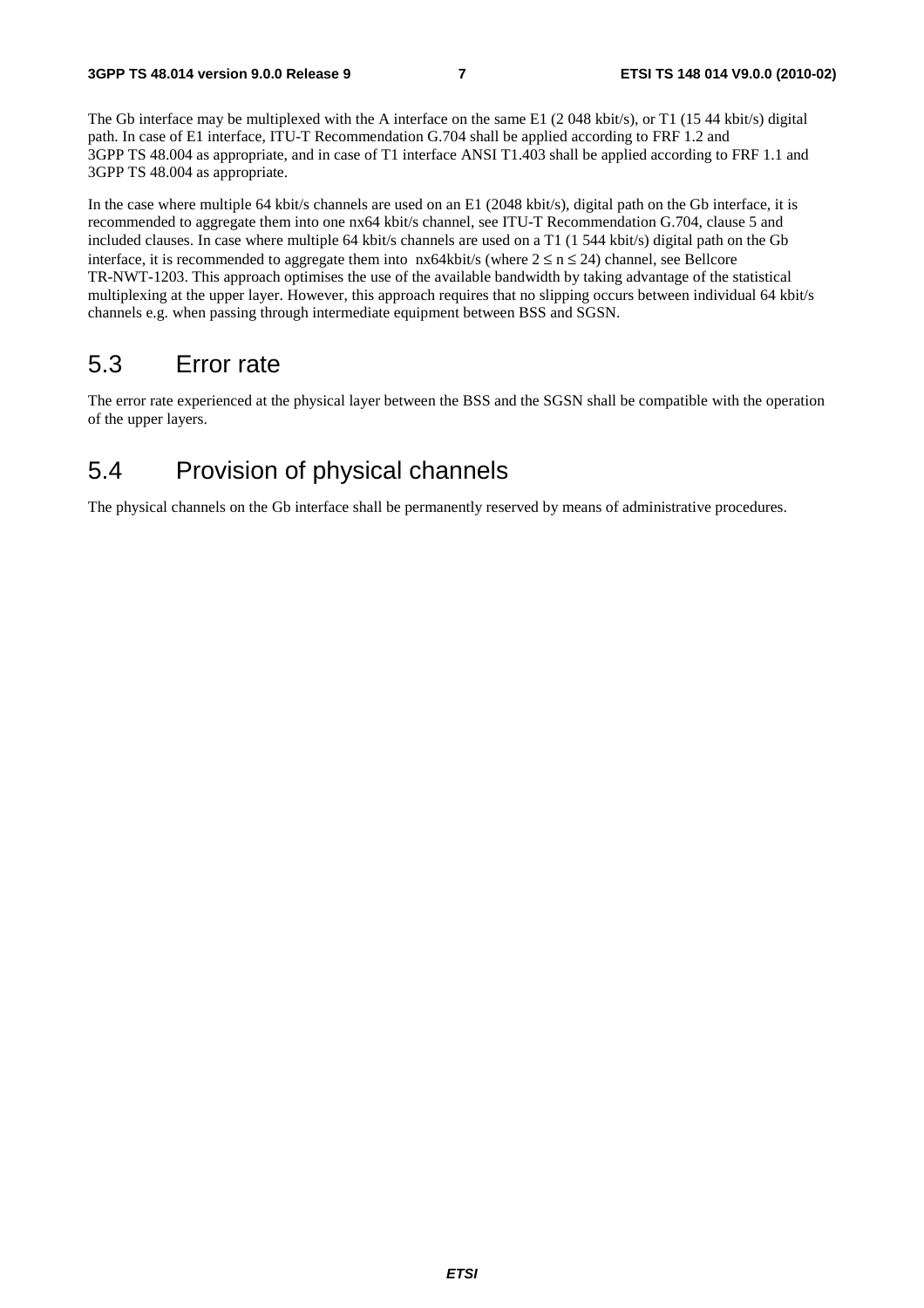# Annex A (informative): Change History

| TSG#     | TSG Doc. | <b>CR</b> | Rev | Subject/Comment                        | New |
|----------|----------|-----------|-----|----------------------------------------|-----|
| Dec 2009 |          |           |     | IRel-9 version created based on v8.0.0 |     |